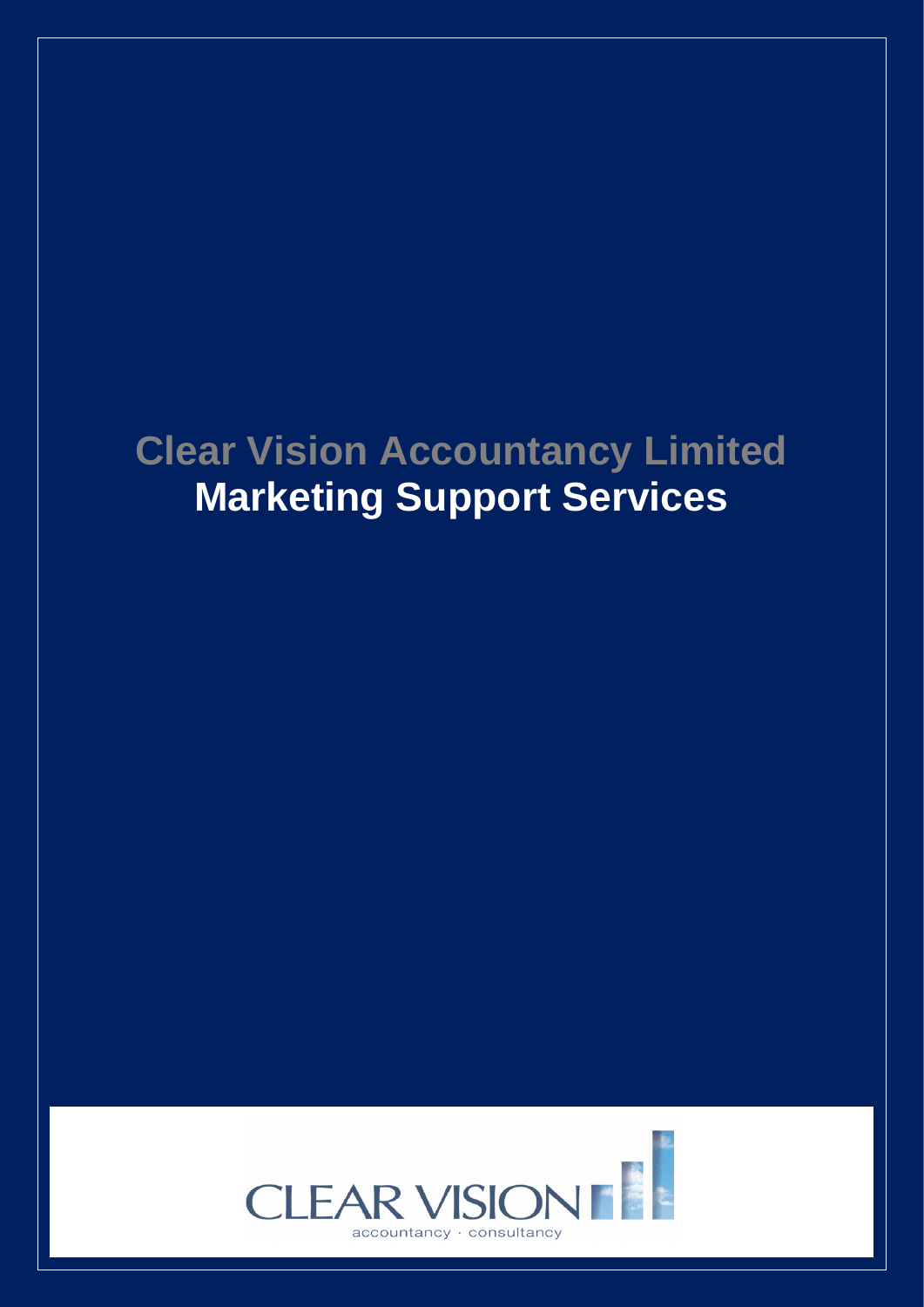# **Contents**

Meet Our Marketing Specialist

Get Your Marketing Foundations Right

Build on Your Foundations

Convert Your Ideal Customer

Enhance Your Customer Experience

Marketing Champion Course

Other Services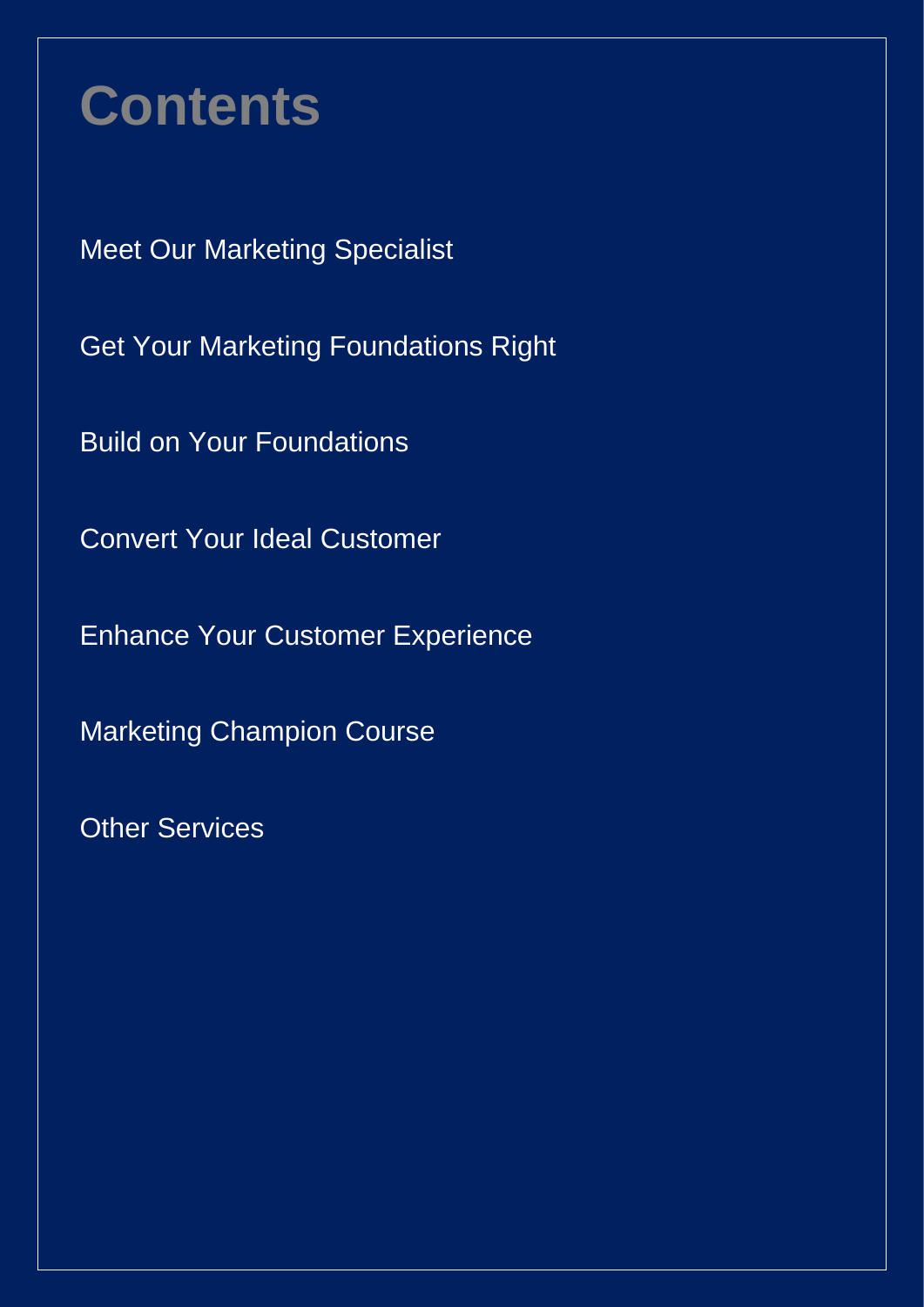## **Meet Our Marketing Specialist**



**Dee Gerrish MCIM PGDip**

A skilled marketer, business development specialist and project manager, Dee Gerrish has worked in marketing for over 20 years.

She has supported Clear Vision Accountancy's clients with their marketing, alongside her internal role as Business Development and Marketing Manager, since 2004. She has helped a multitude of business owners to target their marketing efforts, generate and convert new customers. Her approach is straightforward and down-to-earth, always focusing on low-cost opportunities first.

This guide summarises the areas of support she provides to Clear Vision clients, who benefit from:

- A fixed, discounted monthly support cost
- Working with Dee as much or as little as they need
- Prioritised time spent actioning their tailored marketing plan
- Ongoing access to a marketing specialist, without the need to add to their wage bill
- Development of the internal marketing capabilities in their business where required

**You can call Dee on 01249 712074 or [email her](mailto:dee.gerrish@cvag.co.uk)for a friendly, informal chat about your marketing requirements. There'll be no obligation to engage her for paid work, just a positive, forward-thinking discussion on your needs, full of 'quick wins' for you.**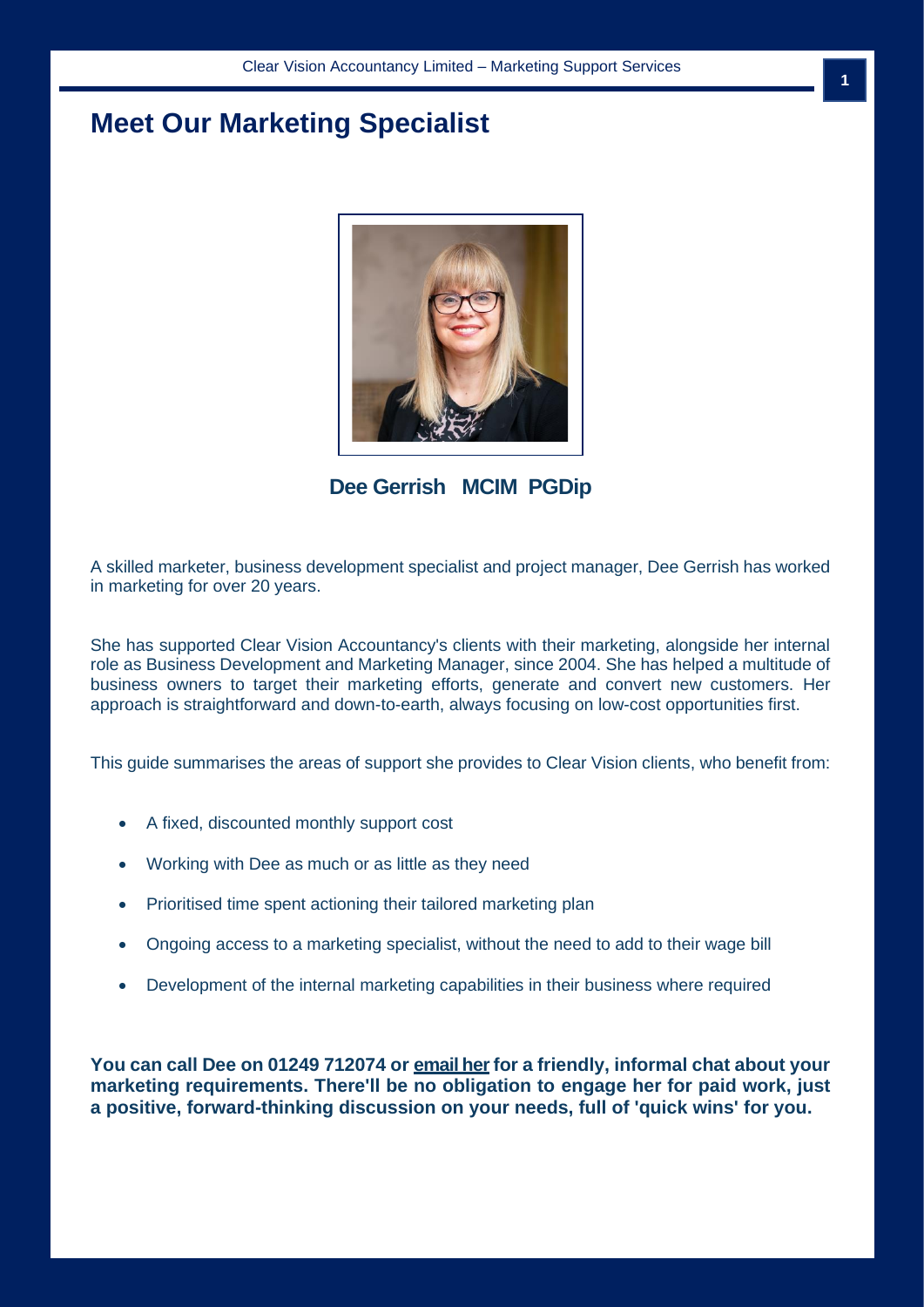## **Get Your Marketing Foundations Right**

#### **Your Marketing Persona(s)**

Every successful building project starts with the right foundations. It's the same with your marketing.

To make sure your marketing pays off, you need to be clear on who you're marketing to, how you help them and why they choose you.

Dee uses a proven three-step process to help you create unique marketing 'personas', which are semi-fictional portraits of your ideal customers. These capture the backgrounds, motivations and behaviours of the people you seek to serve.

You can then use this information to adopt a focused, more effective marketing approach which strengthens and grows your business.

#### **This support is for you if you:**

- **Spend a good deal of time and money on your marketing for little results**
- **Aren't sure of where to start to make your marketing pay off**

**and gain clarity and control** 

"Your input in improving the profile and customer experience for my business/clients was both useful and thought provoking to increase potential enquiries and website traffic."

"

#### Andrea Catley

Director, Geoffrey Smith Estate Agents Limited

<u>"</u>

"Dee has provided great advice; is very responsive and has great attention to detail.

In a short time, we have been able to make a number of changes to our regular marketing activities which can now continue on an ongoing basis."

#### Ketan Shah

Owner & Principal Dentist, Brightside **Dental**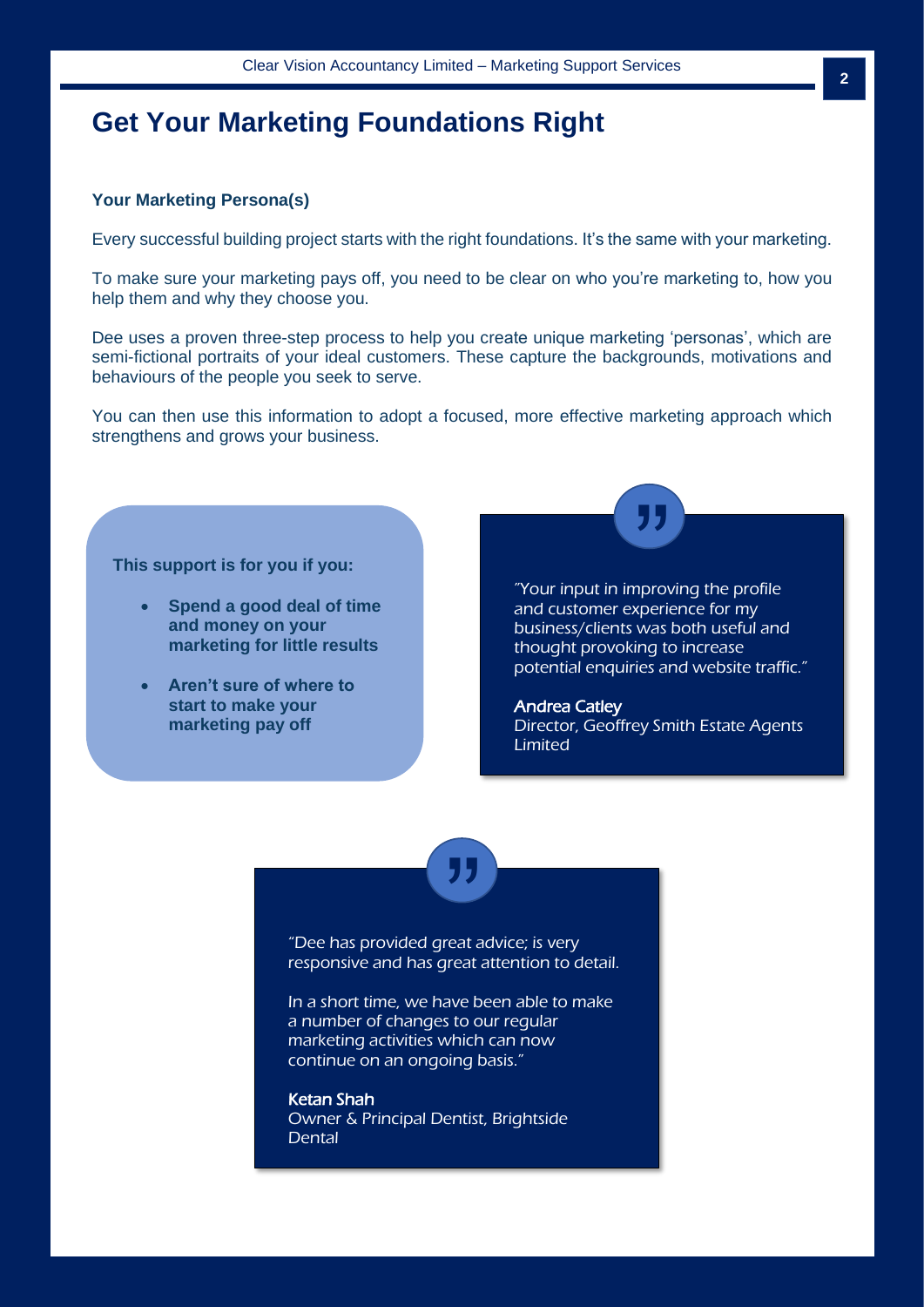## **Build on Your Foundations**

Dee helps you align your marketing strategy and activities with your ideal customer persona(s). The result? Marketing activity that pays off.

#### **Content Planning**

This service brings together your ideal customer and the buyer's journey, to create a content calendar that delivers the right content, to the right people at the right time.

**This support is for you if you:**

- **Find yourself sweating over new ideas for marketing content**
- **Need your content to hit its mark**
- **Want to know how you can use your previous content rather than it going to waste**

#### **Website Review**

Your website is your marketing 'hub'. It's your 24/7 shop window. It therefore needs to reflect how your business is now and speak to your ideal customer.

Dee offers a complimentary website review, delivering a report which highlights its strengths and weaknesses and her recommendations for improved results.

Following this, her support depends on the findings and how you'd like her to get involved. She can help you enhance your existing site or create a website brief for a new site and help choose a designer to create it for you. <u>"</u>

#### **This support is for you if you:**

- **Consider your website to be a key marketing tool**
- **Have an underperforming website which has become out-of-step with your business**
- **Are looking for your website to generate direct new leads for your business**

"The messages on our old website were out of step with who we wanted to target. Dee was the ideal person to recreate the messages for us. She worked with me to understand our key differences and company values.

We now have a website that truly reflects our business, our people and our values."

Ben Hellyer Managing Director, Kristek Precision Limited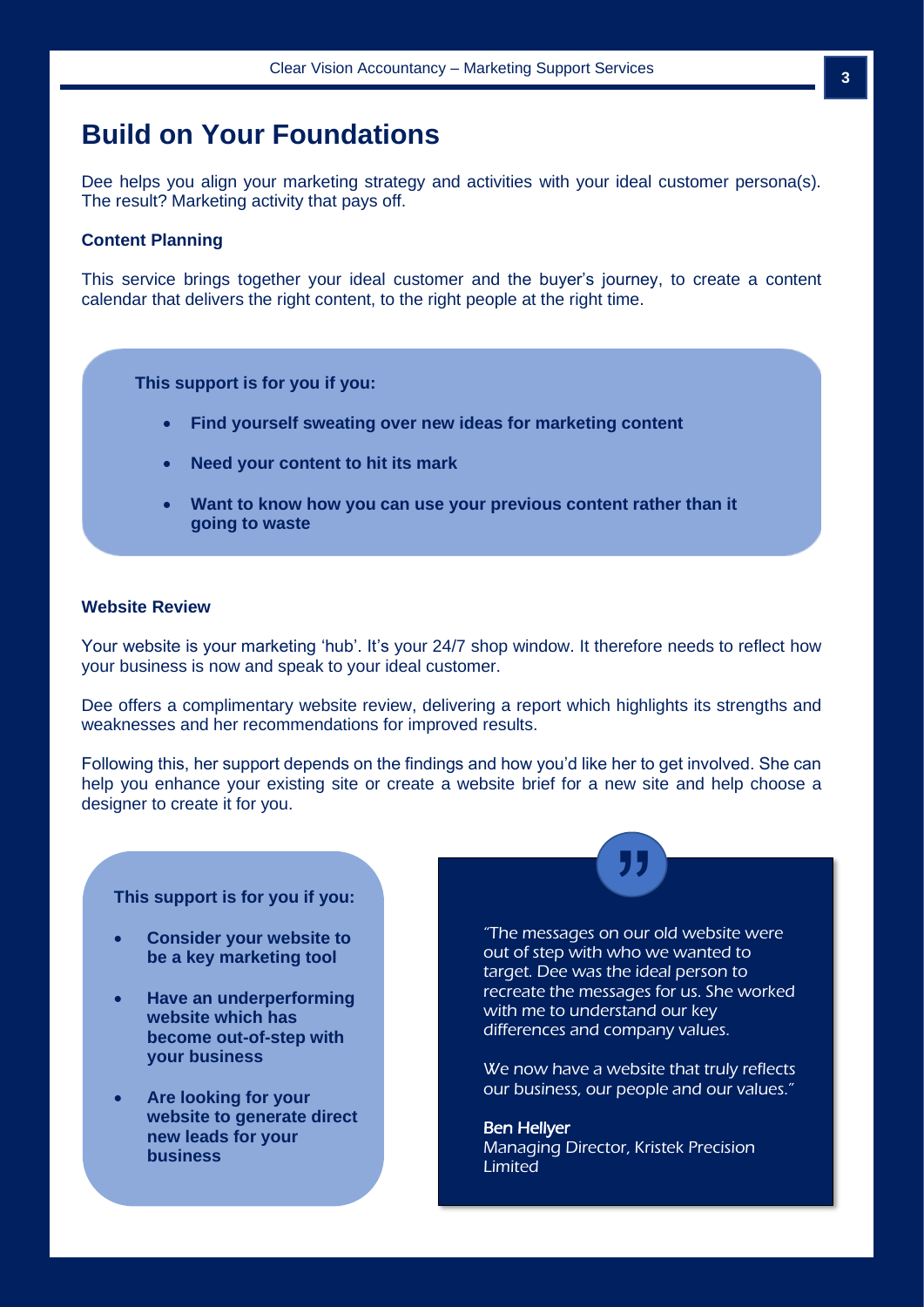#### **Social Media Strategy**

Dee helps you define the key goals for your social media channels, so your activity is meaningful and consistent. She will support you, or a chosen team member, to establish a productive social media presence. She can also manage your social media channels for you.

**This support is for you if you:**

- **Know you should have a social media presence but don't know where to start**
- **Spend time on your social media without seeing much return**
- **Have old social media channels you have abandoned**

#### **Copywriting, Editing & Proofreading**

marketing 'tone of voice' and create copy that A trained copywriter, Dee can help you define your attracts your ideal customer.

She is also an experienced copyeditor and meticulous proof reader.

#### **This support is for you if you:**

- **Are not a confident writer**
- **Need an external eye to sharpen up your writing**
- **Need to know your marketing content is error free and visually appealing**

#### **Branding**

A session to discuss your current branding and the actions required to make it:

- Reflect your business as it is now, what it does and for whom and/or
- Consistent across all marketing channels.

Includes the creation of a 'Brand Bible' for the business to follow and accompanying action plan to achieve brand consistency.

**This support is for you if you:**

- **Can't remember when you last reviewed your brand visuals and messaging**
- **Have branding which is tired or out-of-step with your current business**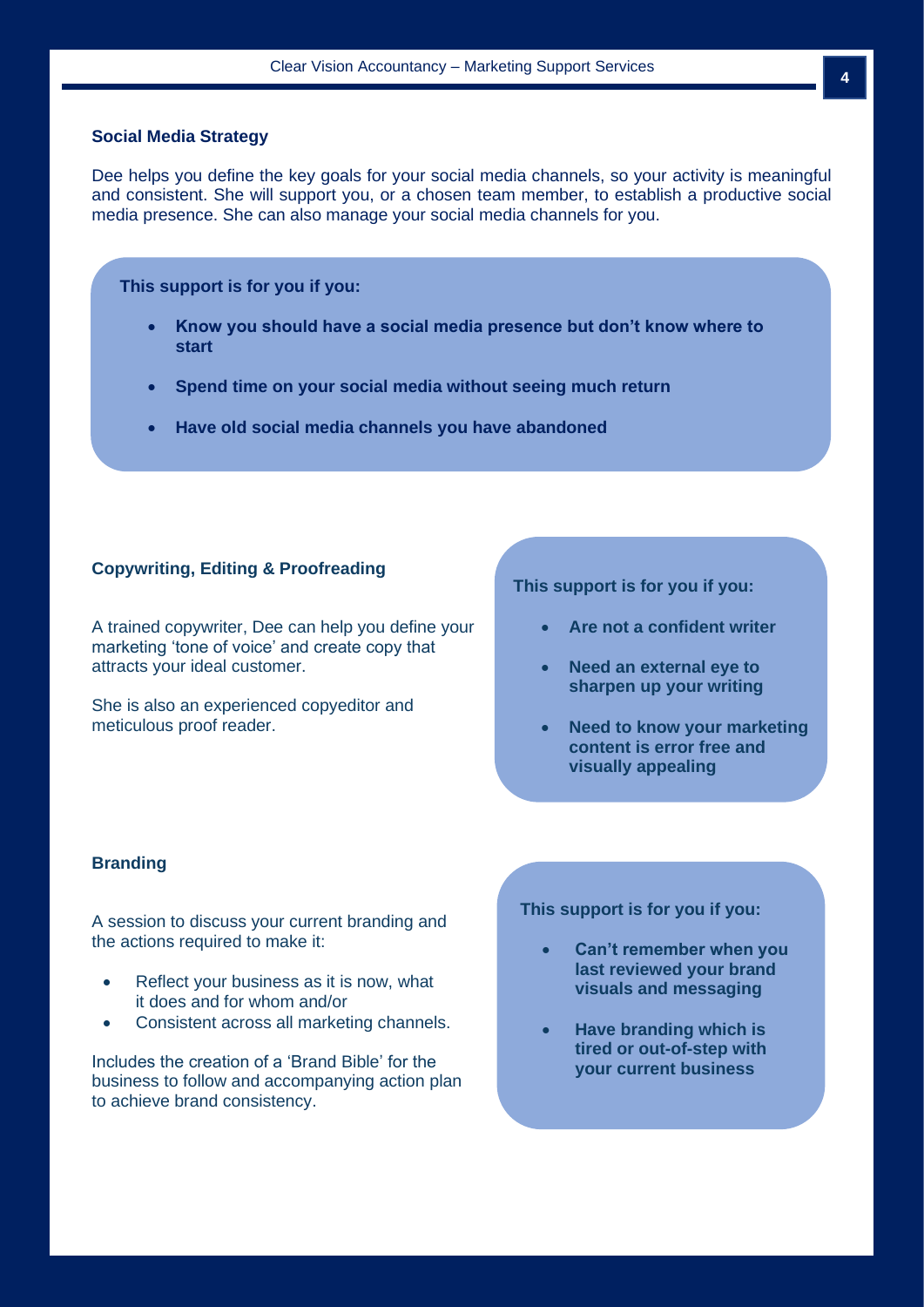## **Convert Your Ideal Customer**

#### **Sales Funnel Management**

Dee shares a visual tool that tracks where your leads are in the sales process. You can then use this tool to ensure your sales team systematically follows up the leads.

**This support is for you if you:**

- **Need to know where your new business leads are coming from**
- **Lack clarity on where your leads are in the sales process**
- **Lack sales lead ownership and accountability in your business**

#### **Customer Onboarding & Retention**

Dee helps you manage this all-important first stage of the customer journey to create a positive and remarkable experience.

This is accompanied by the development of customer contact programmes which increase customer retention and the cross sale of additional products/services.

**This support is for you if you:**

• **Struggle to keep new customers**

<u>"</u>

- **Seek to reduce your marketing spend**
- **Need to improve customer perception of your business**

"Dee always has good ideas and looks at situations from a fresh approach."

Simon Tucker Owner, Profitable Conversation "I found the marketing support service so helpful and timely. Highly recommended and thank you Clear Vision for the opportunity."

—<br>"<br>"

Cath Freestone Principal, Smile Hub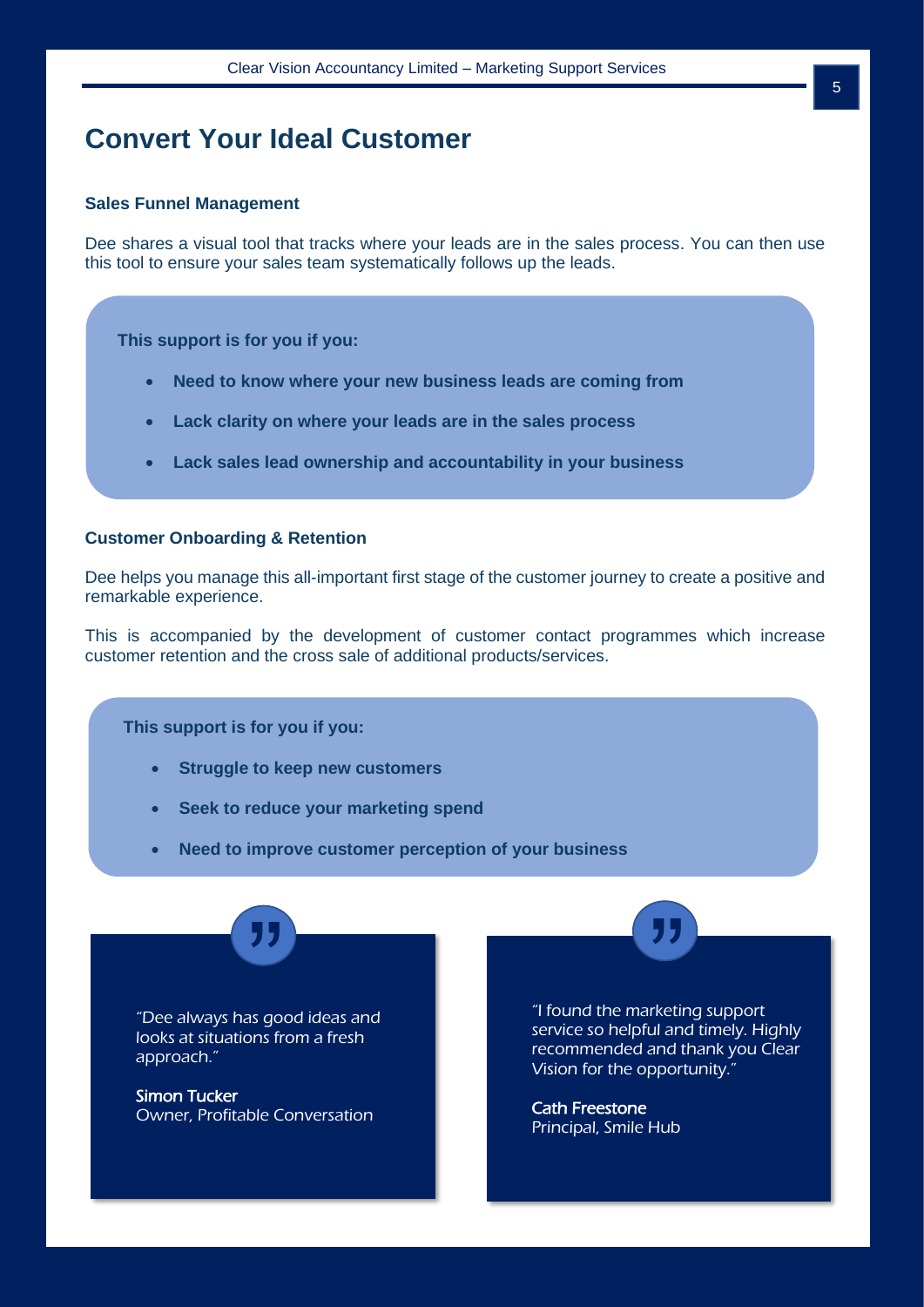## **Enhance Your Customer Experience**

#### **Mystery Shop (B2C businesses)**

A great standalone exercise to kick off the enhancement of your customer experience. Dee will call your business and/or your business's closest competitors, posing as a potential new customer.

Includes a full report comparing the quality of the first contact between each business.

**This support is for you if you:**

- **Would like insight on your existing/new competitors' customer experience**
- **Need to gauge whether your prices are at the right level**
- **Seek the confidence to raise your prices**



"I would just like to thank you for all the hard work you have put into our recent request for help re: the telephone manner of our staff.

The Mystery Shop reports were extremely thorough without being judgemental. From start to finish we were handled extremely professionally and we would not hesitate to use you again or recommend you and your services to others."

Sue Craske Business Manager

#### **KPI Maximisation**

Dee's support to measure and improve the everyday activities that drive your financial results and enhance your customer experience. Using a tried and tested measurement format, she helps you produce a monthly one page report that keeps the whole of your team focused on maximising your business performance.

**This support is for you if you:**

- **Have untapped growth potential in your business**
- **Need to work on your customer retention**
- **Are looking to outshine your competitors**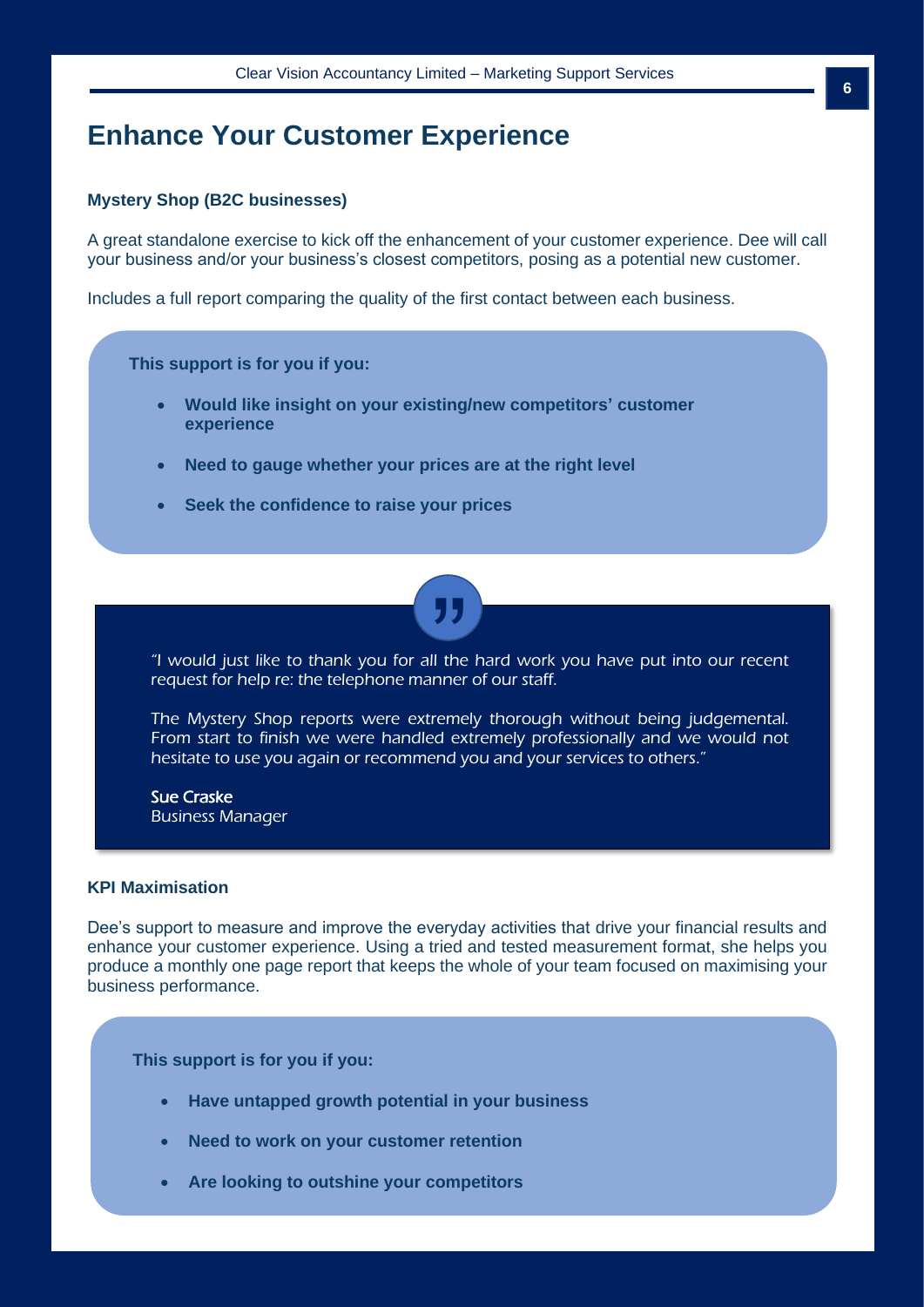#### **Project Plan**

As much or as little of Dee's support as you need to keep your team accountable and moving forward with the project plan that arises from the above customer experience review.

**This support is for you if you:**

- **Struggle to keep your team accountable for agreed actions and key projects**
- **Would benefit from an external person who follows up with your team**
- **Want a central plan to track the progress you are making on your key projects**

#### **Customer Feedback**

Dee's support to gather, collate and present feedback from your customers.

**This support is for you if you:**

- **Lack up-to-date customer feedback**
- **Would benefit from an independent person capturing feedback from your customers**

"<br>""

"When it comes to marketing, it has been great to get Dee's feedback on the campaigns and initiatives that we are planning.

Often her advice has helped us to rethink our approach and also allowed us to develop new ideas."

Sunil Passan Principal, Northlight Dental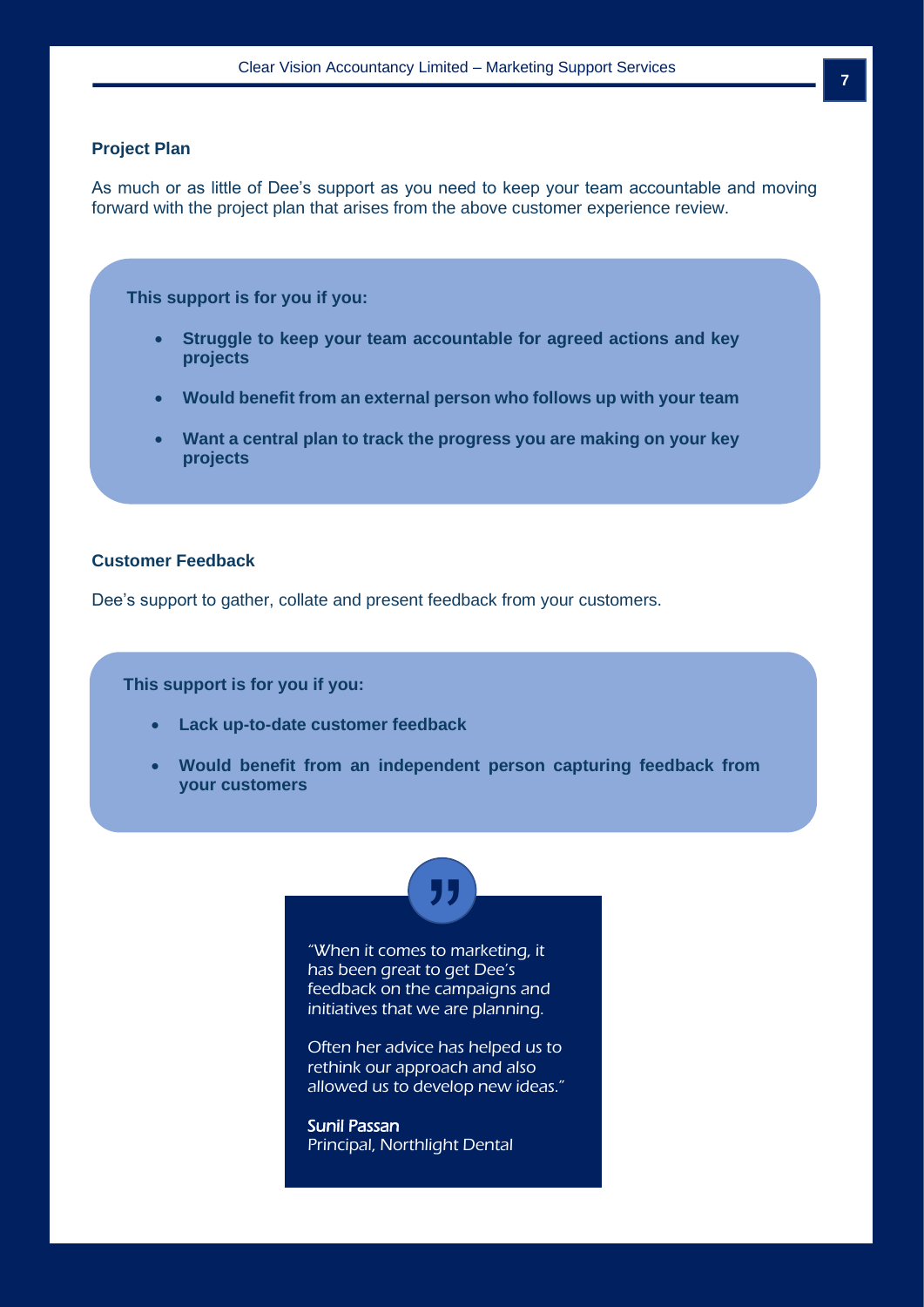## **Marketing Champion Course**

Six 90-minute Zoom sessions to develop an in-house marketing champion who can plan the appropriate marketing content, manage your social media channels and grow your marketing list.

The six sessions Dee will cover (see above for details):

- 1. Develop your marketing personas
- 2. Content strategy
- 3. Repurposing content
- 4. Social media management
- 5. Grow your marketing list
- 6. Manage your sales funnel

This course also includes ad hoc help and advice between Zoom sessions, to ensure your team member is able to action the learning points.

**This course is for you if you:**

- **Want to develop your in-house marketing capabilities**
- **Have a keen, capable team member with the interest and capacity to learn about these fundamental marketing areas**

-<br>"<br>"

• **Need the support of an experienced marketer to achieve these aims**



Robert Craven The Directors' Centre Limited